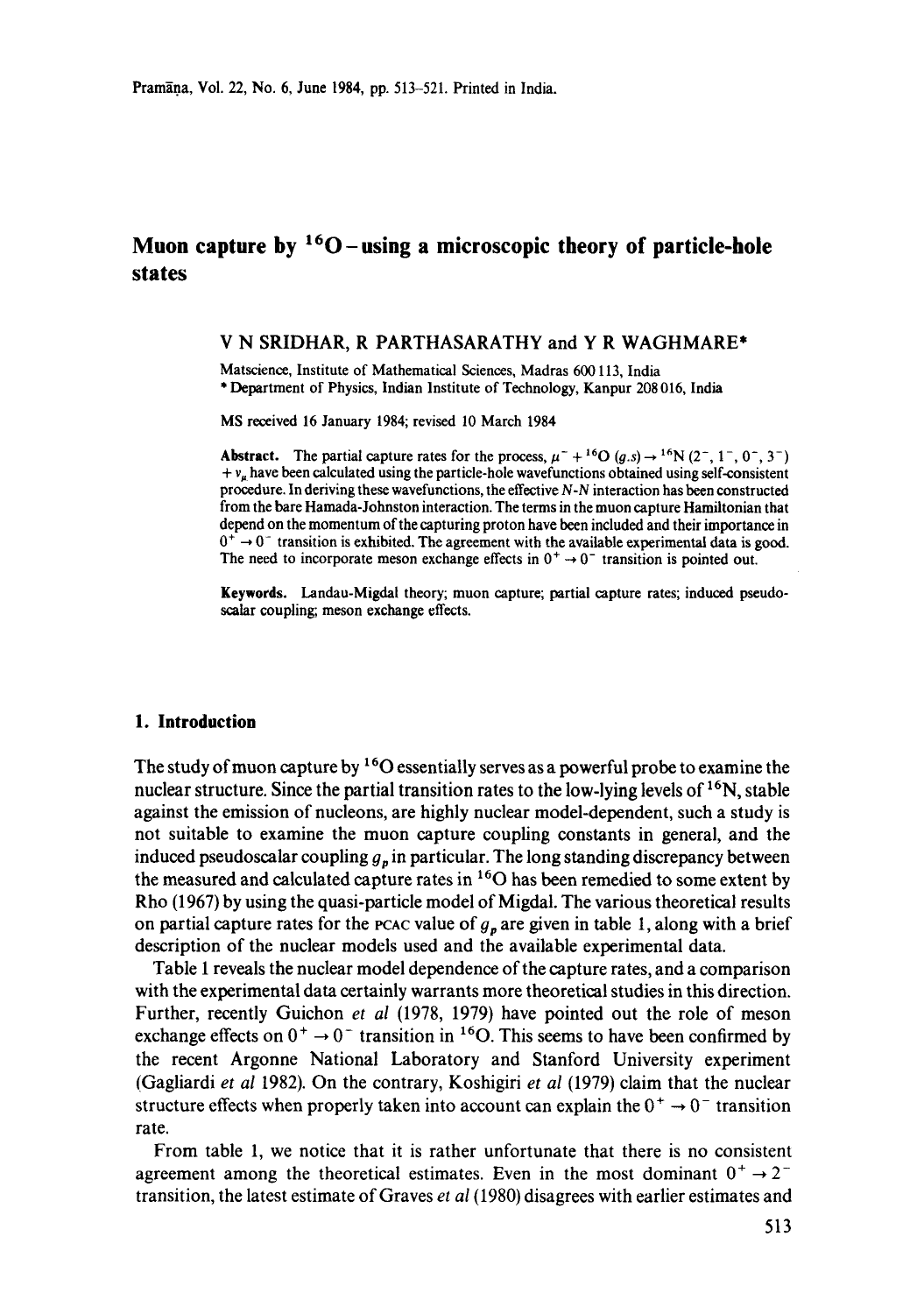|                                              | Table 1. Partial capture rates in <sup>16</sup> O in 10 <sup>3</sup> sec <sup>-1</sup> |                          |                          |                              |                          |
|----------------------------------------------|----------------------------------------------------------------------------------------|--------------------------|--------------------------|------------------------------|--------------------------|
| References                                   | <b>Model</b>                                                                           | ခ                        | Ļ                        | ٦,                           | $\frac{1}{2}$            |
| Gillett and Jenkins (1965)                   | Elliot-flowers wavefunctions                                                           | 2.66                     | 4.25                     | 9.8                          | 0.163                    |
|                                              | RPA                                                                                    | 1.76                     | 2.36                     |                              |                          |
| Rho (1967)                                   | Migdal wavefunctions                                                                   | $\overline{10}$          |                          |                              |                          |
| Green and Rho (1969)                         | $2p-2h$ correlations in $16O$                                                          | $^{1.06}$                |                          |                              |                          |
| Donnelly and Walecka (1972)                  | Serber-Yukawa-fitting e <sup>-</sup> Scattering                                        | 0.86                     | 16<br>23332<br>233       | $4.569$<br>$6.369$<br>$7.33$ | 0180<br>012170<br>000000 |
| Nalcioglu et al (1973)                       | Spherical and deformed <sup>16</sup> O                                                 | $6-0$                    |                          |                              |                          |
| Rej (1975)                                   | Up to $4p-4h$ in $16Q$ and $3p-3h$ in $16N$                                            | $\frac{30}{2}$           |                          | 10.90                        | $\overline{\phantom{a}}$ |
| Eramzhyan et al (1977)                       | Hamada-Johnston potential with                                                         |                          |                          |                              |                          |
|                                              | screening and $2p-2h$ in $16O$                                                         | 1:27                     | $\tilde{\mathbf{z}}$     | 8:32                         | I                        |
| Koshigiri (1979)                             | <b>RPA</b>                                                                             | 1.86                     | I                        | $\overline{1}$               | $\overline{\phantom{a}}$ |
|                                              | Brown-Green 2p-2h in <sup>16</sup> O                                                   | 1.29                     | I                        | İ                            |                          |
| Graves et al (1980)                          | Helm model                                                                             |                          | 1.60                     | 5.07                         | 0-040                    |
| Present result                               | Self-consistent p-h: Waghmare (1977)                                                   | <b>089</b>               | 2:31                     | $8-69$                       | 0.200                    |
| Cohen et al (1964)                           | Experiment                                                                             | $1.1 \pm 0.2$            | $1.0 + 88.1$             | $63 \pm 0.7$                 | ļ                        |
|                                              |                                                                                        | $1.6 \pm 0.2$            | $-40 \pm 0.2$            |                              | $\overline{\phantom{a}}$ |
| Astbury et al (1964)<br>Deutsch et al (1967) | $\overline{\phantom{a}}$                                                               |                          |                          | $7.9 \pm 0.8$                |                          |
| Deutsch et al (1969)                         | $\mid$                                                                                 | $0.85 + 0.15$<br>$-0.06$ | $1.85 + 0.36$<br>$-0.17$ |                              | $0 - 0$                  |
| Palffy et al (1971)<br>Kane et al (1972)     | I                                                                                      | I                        |                          |                              | $0.13 \pm 0.08$          |
|                                              | I                                                                                      | $1.56 \pm 0.18$          | $1.31 \pm 0.11$          | $8.0 \pm 1.2$                | Ş<br>6                   |
| Guichon et al (1979)                         |                                                                                        | $1.57 \pm 0.13$          | $1.36 \pm 0.13$          |                              | $\overline{\phantom{a}}$ |

514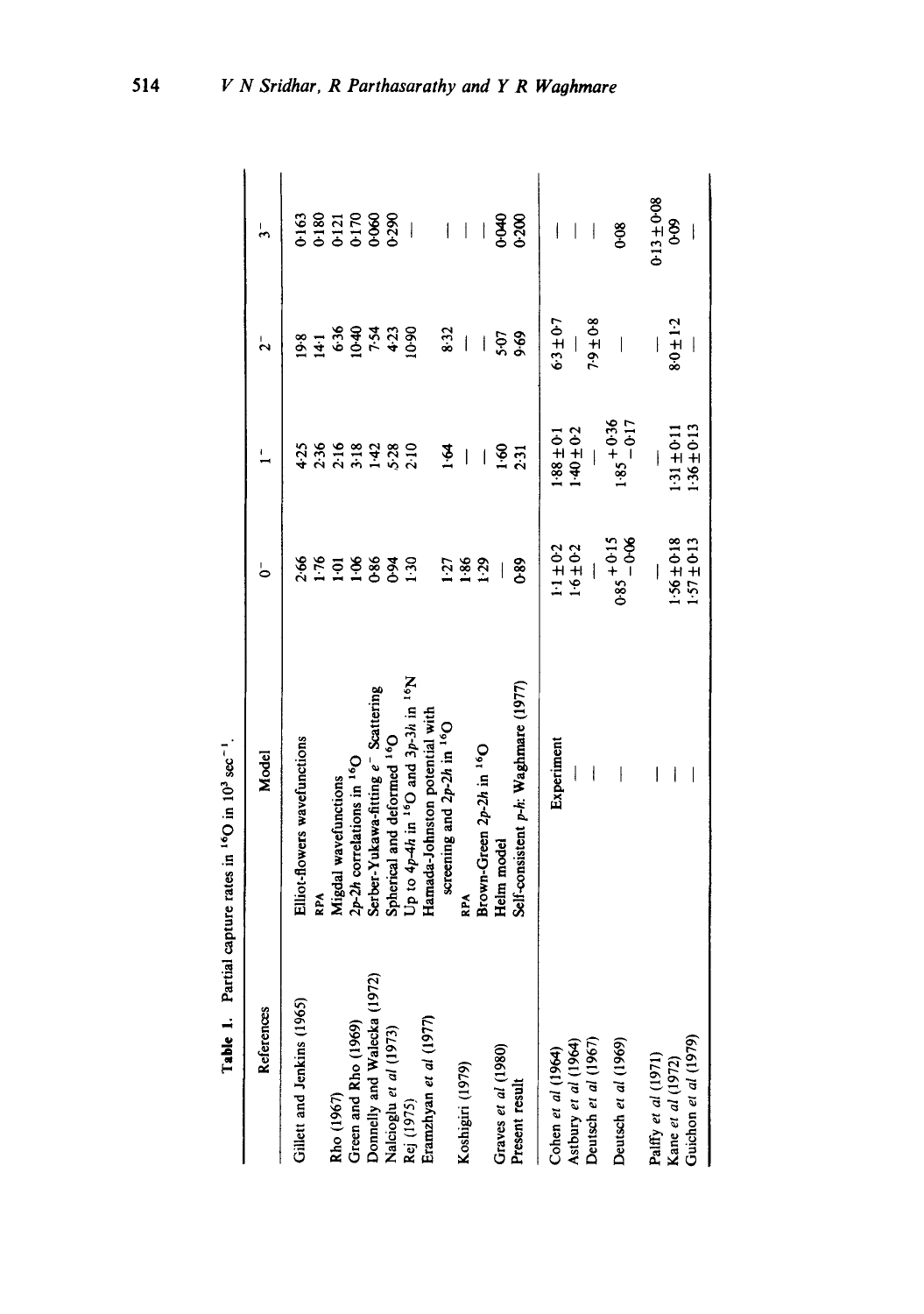also with the experiment. The spherical and deformed co-existence approach of Nalcioglu *et al* (1973) underestimates  $0^+ \rightarrow 2^-$  capture rate and overestimates  $0^+ \rightarrow 1^$ capture rate. These results clearly demonstrate the sensitivity of the partial capture rate towards the use of nuclear models. Thus it is worthwhile to examine them by a different nuclear model, hitherto not used and which is more realistic. Secondly the consensus among the various experimental measurements as displayed in table 1 is not good either.

This paper attempts to calculate the partial capture rates using the microscopic theory of particle-hole states developed by Waghmare (1977). A major departure from earlier theoretical calculations is the use of Hartree-Fock basis for the single particle states using a full effective interaction. The scheme becomes more palatable by the following additional feature, namely, the construction of an effective interaction from the bare Hamada-Johnston interaction. The success of this in explaining the total capture rates in  $^{12}$ C and  $^{16}$ O (Parthasarathy and Waghmare 1979) motivates the present study.

In §2, the relevant expression required to calculate the partial capture rate is given along with a discussion of MEC. Section 3 deals briefly with the nuclear model used in the present study and the results are discussed in §4.

# **2. Partial capture rates**

Starting from the Fujii-Primakoff (1959) Hamiltonian for muon capture, the expression for the capture rate,  $\lambda$  to a particular low-lying level of the final nucleus  $J_f$ , in impulse approximation is given by,

$$
\lambda(J_f) = \frac{v^2}{2\pi} |\phi_\mu|_{av}^2 G^2 \left\{ G_\nu^2 |\int 1_i|^2 + G_A^2 |\int \sigma_i|^2 \right.\n+ (G_P^2 - 2G_P G_A) |\int \hat{v} \cdot \sigma_i|^2 - 2G_V \frac{g_V}{M} R \cdot P \cdot \left\{ (\int 1_i) \right.\n\times (\int \hat{v} \cdot \mathbf{p}_i)^* \right\} + \frac{2}{M} (G_P - G_A) g_A R \cdot P \cdot \left\{ (\int \hat{v} \cdot \sigma_i) (\int \sigma_i \cdot \mathbf{p}_i)^* \right\}\n+ \frac{2}{M} G_V g_V R \cdot P \cdot \left\{ i \int \sigma_i \cdot (\int \hat{v} \times \mathbf{p}_i)^* \right\},
$$
\n(1)

where  $|\phi_\mu|^2_{av}$  is the square of the muon wavefunction in atomic K-orbit averaged over the nuclear volume and is given by  $\pi^{-1} (z/a_0)^3 R_\mu$  with  $z = 8$ ,  $a_0$  the muonic Böhr radius and  $R_{\mu}$  a correction factor for the finite size of the nucleus, v is the momentum carried away by the neutrino,  $G$  is the Fermi coupling constant, and  $M$  is the mass of the nucleon.  $G_V$ ,  $G_A$ ,  $G_P$  are the effective couplings and are given by

$$
G_V = g_V(1 + v/2M),
$$
  
\n
$$
G_A = g_A - (g_V + g_M)v/2M,
$$
  
\n
$$
G_P = (g_P - g_A - g_V - g_M)v/2M,
$$
\n(2)

with the following numerical values for the muon capture coupling constants,  $g<sub>r</sub>$  the vector coupling is 0.987G,  $g_A$  the axial-vector coupling is  $-1.25g_V$ ,  $g_M$  the weak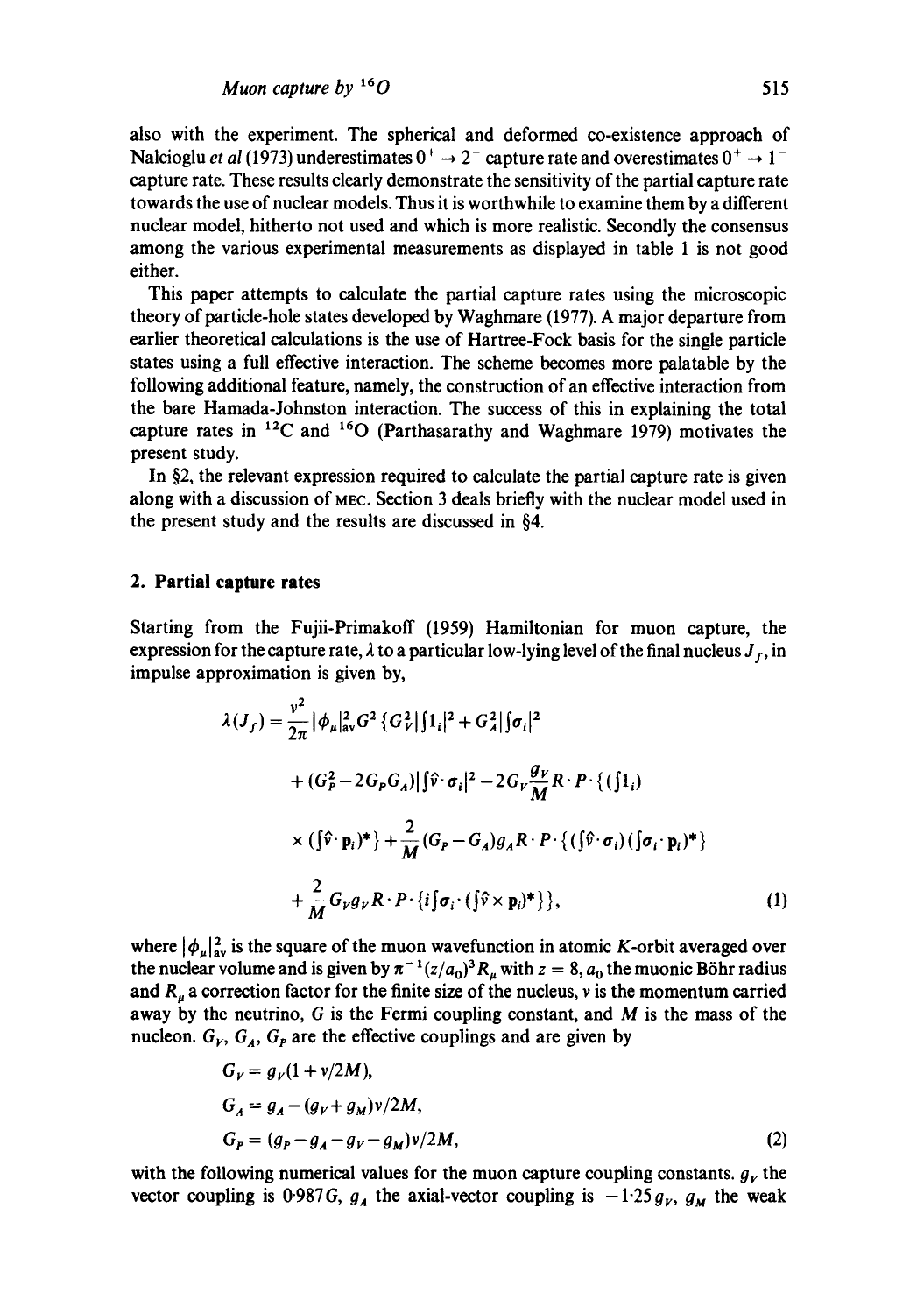magnetism coupling is 3.7  $g_v$  and  $g_p$  is varied around its PCAC value of 7.5  $g_A$ . The second class current couplings are assumed to be absent. The various integrals in (1) are nuclear matrix elements, evaluated in the nuclear Hilbert space. The terms in (1) that are  $O(1/M)$  are known as the momentum dependent terms and are of very much importance in the  $0^+ \rightarrow 0^-$  transition as will be shown later. In fact they contribute as much as the momentum independent terms in the above transition and hence their omission in the calculation of Graves *et al (t980)* is not justified. To convert the capture rate from  $\hbar = c = m_u = 1$  to cgs units, (1) must be divided by  $\hbar/(m_u c^2)$  $6.22 \times 10^{-24}$  sec.

The expression for the various nuclear matrix elements occurring pairwise in (1) has been evaluated using the particle-hole model. As these derivations are standard, they are not given here. We briefly discuss the relevant changes when the meson exchange corrections (MEC) are incorporated. The use of soft-pion theorems and current algebra for muon capture and beta decay processes, demonstrate (Kubodera *et a11978)* that the time part of the axial vector current gets considerably modified due to MEC, when compared to the space part. This can also be viewed as an important correction to impuse approximation (IA). The effect of this on processes that are dominated by the space part of the axial vector current are shown to be small (Parthasarathy and Sridhar 1981). In the present process, the  $0^+ \rightarrow 0^-$  transition is dominated by the time part of the axial vector current. In order to take this into account, we note that the MEC to the time part of the axial vector current effectively changes  $g_A$  to  $Fg_A$  for those terms coming from the time part. Accordingly the expression for  $\lambda(0^-)$  changes only in the third and fifth term in (1). Explicitly these two terms will read as  $(G_P^2 - 2G_P^2 G_A) |\hat{v} \cdot \sigma_i|^2$ and  $2(G_P - G_A)g'_A$   $R \cdot P \cdot \{\hat{y} \cdot \sigma_i(\sigma_i \cdot \mathbf{p}_i)^*\}$ , where  $G_P$  is obtained with  $Fg_A$ . Note that there is no change in  $g_A$  contained in  $G_A$  as this comes from the space part of the axial vector current. It has been shown by Guichon *et al* (1979b) that the factor F which measures the change of the matrix element from its 1A value is  $\sim$  1.5 and this factor practically does not depend upon the nuclear model. This MEC is considered for  $0^+ \rightarrow 0^-$  transition in the last section.

# **3. Nuclear model**

The nuclear model that has been used in this study is the self-consistent theory of particle-hole interactions by Waghmare (1977). The details of the various aspects of the model are contained in the above reference and so we briefly give the necessary steps only. The description for (i) the basis for particle-hole spectrum (ii) the *p-p, p-h, h-h*  interactions and (iii) the mechanisms of invoking various excitations when energy is supplied to the nucleus, needed to study the excited states are summarized below. The single particle basis are obtained from a self-consistent approach. The HF energy and ph interaction are derived from Landau (1958) theory of Fermi liquids. Here the first and second derivatives of the energy as a function of density, gives the HF energy and *p-h*  interaction respectively. The detailed expressions for these are given by Waghmare (1977). The excited states of  $^{16}O$  are described in Tamm-Dancoff approximation (TDA) and random phase approximation (RPA). Starting from the *N-N* interaction described by Hamada-Johnston potential, the Brueckner G matrix is evaluated after including the Coulombian part. Using the matrix elements of G between various combinations of neutron and proton states, the BHF procedure is used to obtain the ground state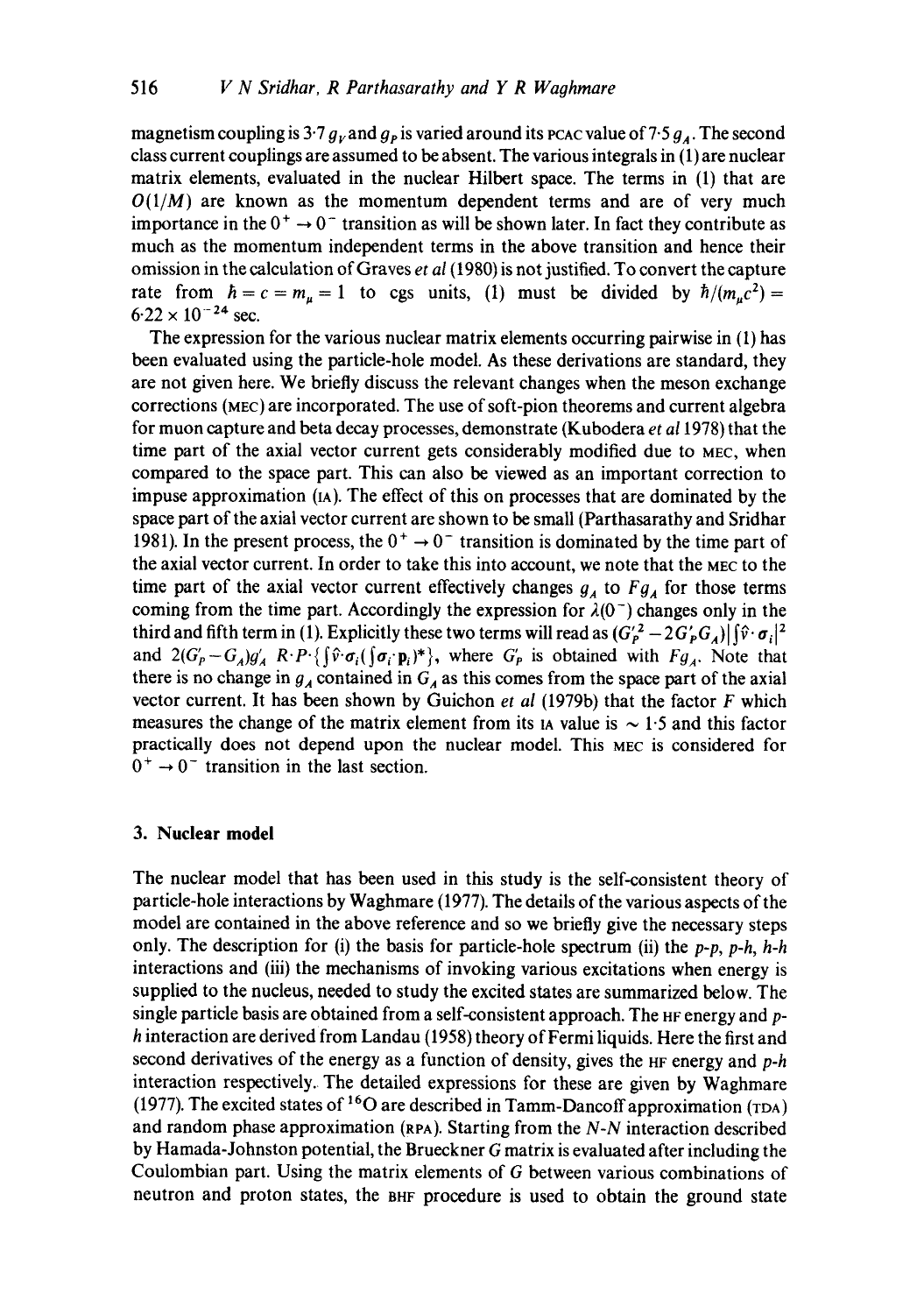properties and 8F basis. Landau's *p-h* interaction is obtained from *p-p* interaction using Pandya's theorem (Pandya 1956). In our application to muon capture by  $16$ O, we make use of the fact that the various final states  $(2^-, 0^-, 1^-, 3^-)$  of <sup>16</sup>N are isobaric analogue states of  $(T = 1)^{16}$ O and consider rDA wavefunction. Waghmare (1977) has used these wavefunctions in his investigation of  $B(E1, E2, E3)$  for the normal parity states of <sup>16</sup>O. In a way, the present study will provide further test to the nuclear wavefunctions of Waghmare (1977) as applied to muon capture process. For the sake of completion, the various configuration mixing coefficients used in this study are given in table 2. A striking feature is the expansion of the shell-model space to include higher single particle orbitals.

## **4. Numerical results and discussion**

The transition rates to various low lying states of  $^{16}N$  are evaluated using (1) and table 2. Their numerical values for  $g_P/g_A = 7.5$  are given in table 1 (present calculation). The  $0^+ \rightarrow 1^-$  and  $0^+ \rightarrow 3^-$  capture rates are independent of  $g_p$  while the variation of  $0^+$  $\rightarrow 0^-$  and  $0^+ \rightarrow 2^-$  capture rates with  $g_p$  are given in figures 1 and 2 respectively both for momentum-independent and momentum-dependent terms in (1). The calculations are done in  $A$ . The effect of the finite size of the nucleus on the muon wavefunction is considered. Thus the calculation is complete. We proceed now to discuss the results.

It is to be seen from figure 1 that the momentum-dependent terms in  $0^+ \rightarrow 0^$ transition are very important and contribute as much as the momentum-independent terms. The most recent experiment of Guichon *et al* (1979) is projected in figure 1 by the shaded region. At first sight, it appears that the overlap with the complete calculation gives  $g_P/g_A \sim 3$  which is just half the PCAC value. Using our earlier studies on average recoil nuclear polarization with  $\gamma$ -decay corrections in  $A = 12$  system (Devanathan *et al* 1972; Parthasarathy and Sridhar 1979) and  $\gamma - \nu$  angular correlation in  $A = 28$  system (Parthasarathy and Sridhar 1981a) which are to a large extent free from the nuclear wave function uncertainties, for  $g_p/g_a$  as (13  $\pm$  3), we find the 0<sup>+</sup>  $\rightarrow$  0<sup>-</sup>



**Figure 1.** Variation of  $\lambda(0^-)$  with  $g_p$ .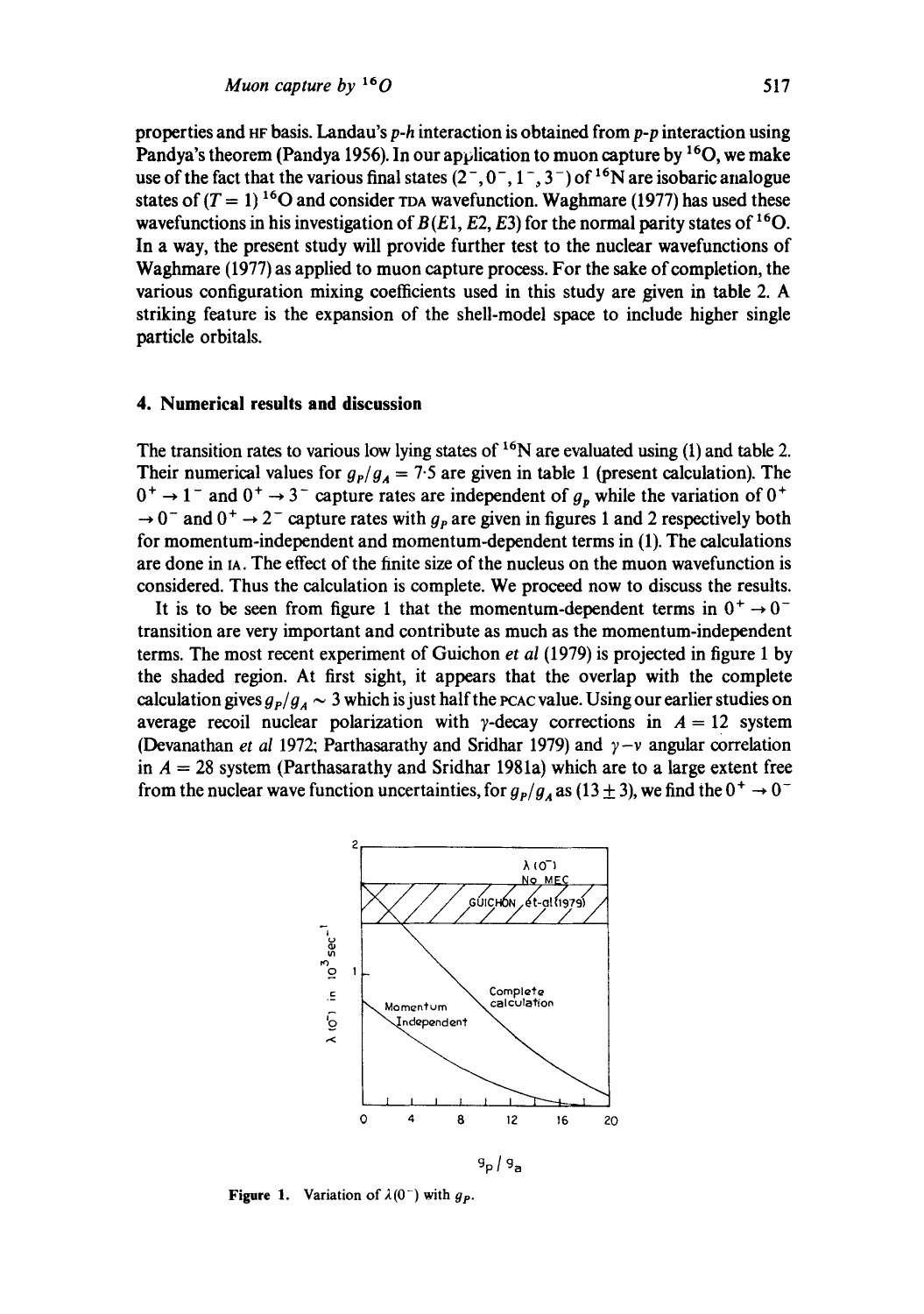|                                                                      | Table 2. Configura                   |                                     | mixing coefficients used             |                                      |                                     |                                     |                                      |                                      |                             |                                      |
|----------------------------------------------------------------------|--------------------------------------|-------------------------------------|--------------------------------------|--------------------------------------|-------------------------------------|-------------------------------------|--------------------------------------|--------------------------------------|-----------------------------|--------------------------------------|
| V∍W).                                                                | $\frac{(1d_{5/2})}{(1p_{3/2})^{-1}}$ | $\frac{(1d_{5/2})}{(p_{1/2})^{-1}}$ | $\frac{(1d_{3/2})}{(1p_{3/2})^{-1}}$ | $\frac{(1d_{3/2})}{(1p_{1/2})^{-1}}$ | $\frac{(2s_{1/2})}{(p_{3/2})^{-1}}$ | $\frac{(2s_{1/2})}{(p_{1/2})^{-1}}$ | $\frac{(2p_{3/2})}{(1s_{1/2})^{-1}}$ | $\frac{(2p_{1/2})}{(1s_{1/2})^{-1}}$ | $(1/5/2)$<br>$(151/2)^{-1}$ | $\frac{(1f_{7/2})}{(1s_{1/2})^{-1}}$ |
| $Y - (18.386)$                                                       |                                      |                                     |                                      |                                      |                                     |                                     |                                      |                                      |                             |                                      |
|                                                                      |                                      |                                     | 01437<br>0.0606<br>0.3435<br>0.2162  | $-0.8150$<br>0.0157                  | $\frac{1}{0}$<br>$\frac{699}{3516}$ |                                     | $-0.0262$<br>$-0.0007$               | $-0.0421$<br>0.0180                  |                             |                                      |
|                                                                      | -0-1896<br>0-5552<br>0-5882          | —<br>06760<br>7757                  |                                      |                                      |                                     |                                     |                                      |                                      |                             |                                      |
| $1 - (18.318)$<br>2 <sup>-</sup> (18.515)<br>3 <sup>-</sup> (18.715) |                                      |                                     |                                      |                                      |                                     |                                     |                                      |                                      |                             | $-2638$                              |
|                                                                      |                                      |                                     |                                      |                                      |                                     |                                     |                                      |                                      |                             |                                      |

| Ì              |
|----------------|
| ı              |
| $\overline{1}$ |
|                |

518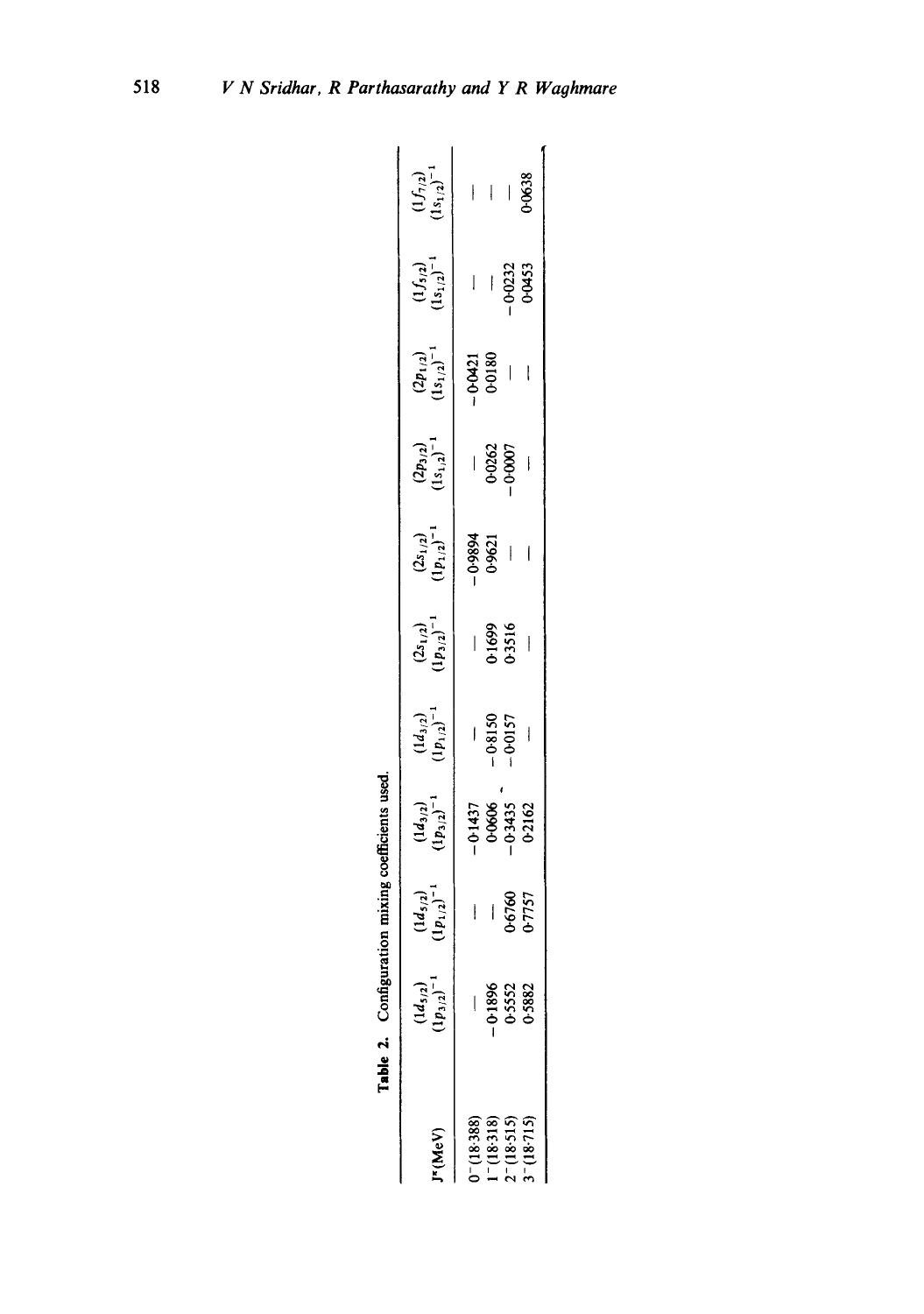

**Figure 2.** Variation of  $\lambda(2^-)$  with  $g_p$ .

partial transition rate to be  $(0.6 \pm 0.2) \times 10^{3}$  sec<sup>-1</sup> which agrees only with the Louvain experiment (Deutsch *et al* 1969). In the analysis of <sup>12</sup>B recoil polarization and  $\gamma$ -v angular correlation in  $A = 28$ , Parthasarathy and Sridhar (1981) have pointed out that any observable in muon capture that crucially depends on the momentum-dependent terms, will be suited to examine MEC. Hence the  $0^+ \rightarrow 0^-$  transition is ideally suited to study the effect of MEC and this, in fact *enhances* the capture rate.

It has been shown by Kubodera *et al* (1978) that the time part of axial current  $a_n(x)$ gets substantially modified by MEC. This should be viewed as an important correction or improvement over IA. Phenomenologically, the ratio of the matrix element with MEC to its IA value is a measure of such MEC. This value is nearly 1"5 for 160 (Guichon *et al*  1979). As stated in §2, the  $0^+ \rightarrow 0^-$  capture rate gets substantially *enhanced* now. Explicitly, the  $\lambda(0^-)$  without momentum-dependent terms are 0.2999  $\times 10^3$  sec<sup>-1</sup> in IA and  $0.3652 \times 10^3$  sec<sup>-1</sup> with MEC, for  $g_p = 7.5 g_A$ . The contribution from the momentum-dependent terms are  $0.6115 \times 10^3$  sec<sup>-1</sup> and  $0.9493 \times 10^3$  sec<sup>-1</sup> in IA and with MEC respectively. One realises that momentum-dependent terms contribute twice the momentum independent terms. The full  $\lambda(0^-)$  are 0.9114 × 10<sup>3</sup> sec<sup>-1</sup> in IA and  $1.3145 \times 10^3$  sec<sup>-1</sup> with MEC. Thus MEC enhances  $\lambda(0^-)$  and brings better agreement with experiment. The MEC corrected  $\lambda(0^-)$  can be pushed up still further by appealing to  $g_{\rm p} \sim 13 g_{\rm A}$  in light nuclei. In view of the experience that other nuclear wavefunction modifications such as the inclusion of *2p-2h* correlations in 160 and *3p-3h* correlations in  $16N$  will only decrease the capture rate, the only possible enhancement required, could be due to MEC. Thus our calculations unequivocally demonstrate the need for MEC in explaining  $\lambda(0^-)$  and hence a strong evidence in favour of them.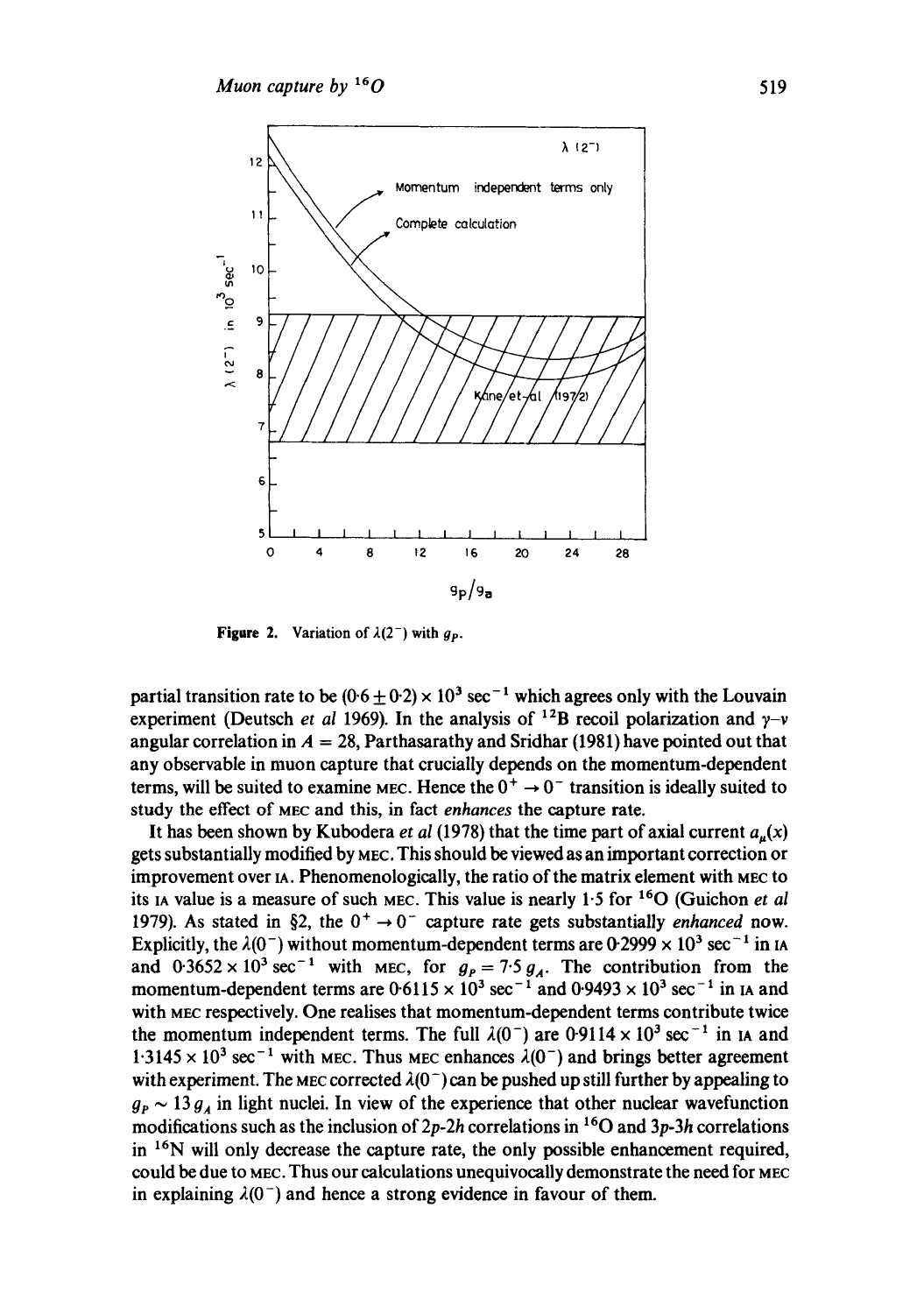The  $\lambda(1^-)$  is in very good agreement with the Louvain measurement (Deutsch *et al* 1969).  $\lambda(1^-)$  without and with momentum-dependent terms are  $3.14 \times 10^3$  sec<sup>-1</sup> and  $2.31 \times 10^3$  sec<sup>-1</sup> respectively. Quite contrary to  $0^+ \rightarrow 0^-$  situation, the momentumdependent terms decrease the capture rate. The decrease is about 25 % compared to an increase of about 200% in  $0^+ \rightarrow 0^-$  capture rate.

The  $\lambda(3^-)$  without and with momentum-dependent terms are  $0.2602 \times 10^3$  sec<sup>-1</sup> and  $0.208 \times 10^{3}$  sec<sup>-1</sup> respectively. The momentum-dependent terms decrease the capture rate by about 20%. Our complete  $\lambda(3^-)$  is 0.208 × 10<sup>3</sup> sec<sup>-1</sup>, which is in good agreement with the only measurement of Palffy *et al* (1971) which is  $(0.13 \pm 0.08)$  $\times 10^{3}$  sec<sup>-1</sup>.

The  $\lambda(1^-)$  and  $\lambda(3^-)$  are independent of  $g_p$ .

The variation of  $\lambda(2^-)$  with  $g_p$  is displayed in figure 2 along with the latest experimental measurement. The agreement with reac value of  $g<sub>p</sub>$  is good. The nuclear model dependence of the capture rate prohibits us in drawing conclusions about  $g_p$ . From figure 2, for  $g_p = (13 \pm 3)g_A$ , the nuclear model insensitive estimate,  $\lambda(2^-)$  is  $(8.7 \pm 0.45) \times 10^{3}$  sec<sup>-1</sup> which is in excellent agreement with the experimental values of table 1. In this transition, the contribution from the momentum-dependent terms is about  $-5\%$ .

## **5. Conclusions**

(i) The use of BHF-Landau microscopic model of  $p-h$  states in <sup>16</sup>O explains the partial capture rates to <sup>16</sup>N better, (ii) The momentum-dependent terms contribute (by  $-5$  to  $20\frac{\cancel{0}}{0}$  to the 0<sup>+</sup> to 1<sup>-</sup>, 2<sup>-</sup>, 3<sup>-</sup> transitions while they contribute to 0<sup>+</sup> to 0<sup>-</sup> transition by about +200% (the main reason for invoking MEC), (iii) The  $0^+ \rightarrow 0^-$  capture rate can be explained only if the MEC are included. This indicates the existence of mesonic degrees of freedom in <sup>16</sup>O, (iv) For  $0^+ \rightarrow 1^-$ ,  $2^-$ ,  $3^-$  transitions, the MEC are small, as they are dominated by the space part of  $a<sub>\mu</sub>(x)$ , (v) The results are in better agreement with available data if we use the theoretical estimate of  $g<sub>p</sub>$  obtained in a nuclear model insensitive way and hence a reliable estimate.

#### **References**

Astbury A, Auerbach L B, Cutts D, Esterling R J, Jenkins D A, Lipman N H and Shafer R E 1964 *Nuovo Cimento* 33 1020

Cohen R C, Devons S and Kanaris A D 1964 *Nucl. Phys.* 57 255

- Devanathan V, Parthasarathy R and Subramanian P R 1972 *Ann. Phys.* 72 291
- Deutsch J P, Grenacs L, Igo-Kemenes P, Lipnik P and Macq P C 1967 *Nuovo Cimento* B52 557
- Deutsch J P, Grenacs L, Lehmann J, Lipnik P and Macq P C 1969 *Phys. Lett.* **B29** 66

Donnelly T W and Walecka J D 1972 Phys. Lett. **B41** 275

Eramzhyan R A, Gmitro M, Sakaev R A and Tosunjan L A 1977 *Nucl. Phys.* A290 294

Fujii A and Primakoff H 1959 *Nuovo Cimento* 12 327

Gagliardi C A, Garvey (3 T and Wrobel J R 1982 *Phys. Rev. Lett. 48* 914

Gillet V and Jenkins D A 1965 *Phys. Rev.* BI40 32

Graves R D, Lamers B A, Nagl A, Ubcrall H, Devanathan V and Subramanian P R 1980 *Can. J. Phys. 58* 48

Green A M and Rho M 1969 *Nucl. Phys.* A130 112

- Guichon P, Giffon M and Samour C 1978 *Phys. Lett.* B74 15
- Guichon P, Bichoreau B, Giffon M, Gonclaves A, Julien J, Roussel L and Samour C 1979 *Phys. Rev*  **C19** 987